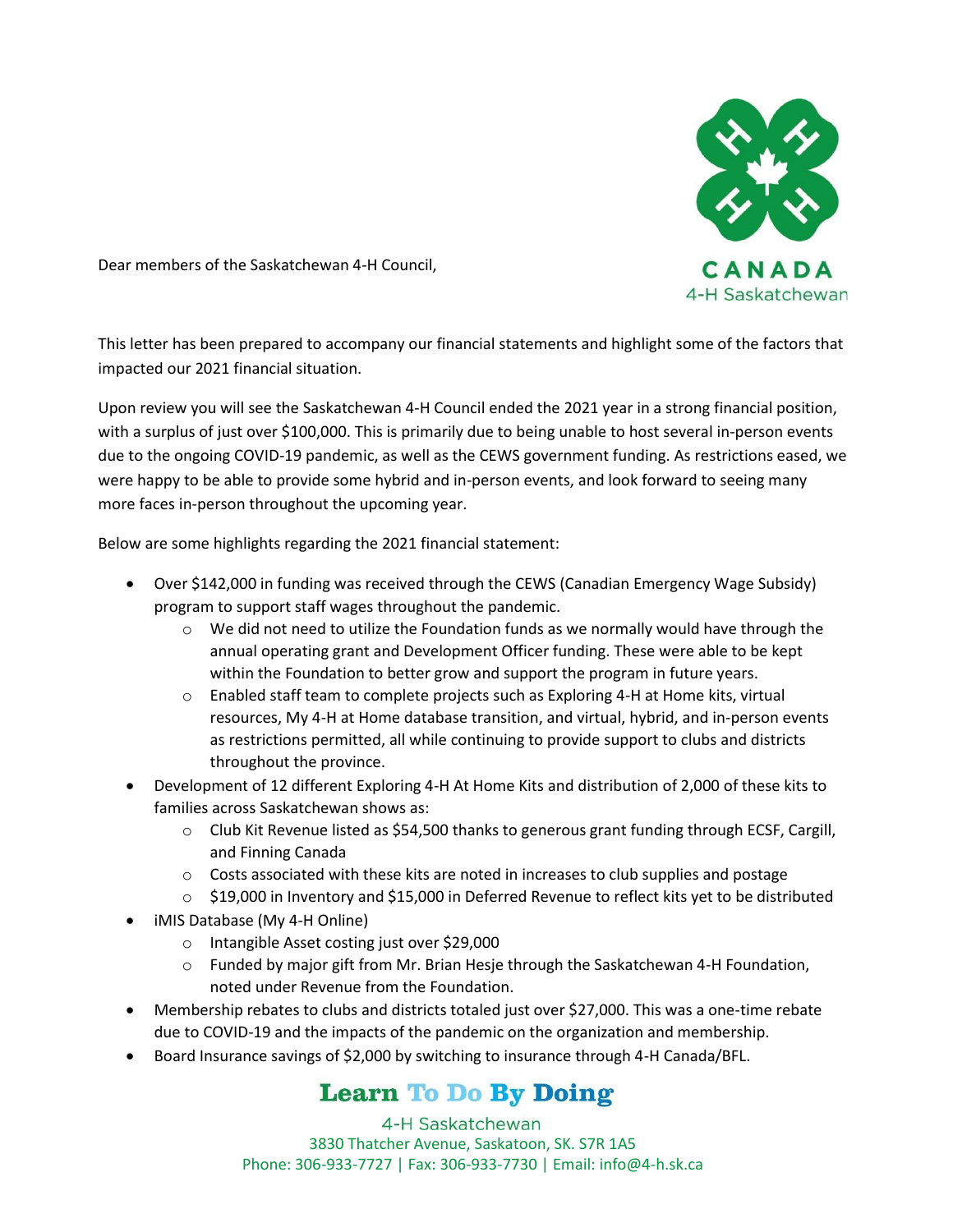• 4-H Canada membership is noted as significantly higher. This is due to changes in the timing, structure, and accounting of the membership fee which occurred in 2019, resulting in a lower fee in 2020, balancing out in 2021.

4-H Saskatchewan was able to hold nearly all programming, whether virtual, in-person, or hybrid. Despite budgeting for a deficit in 2021, the organization ended the year in a surplus position while also providing a membership rebate. This was largely due to the CEWS funding, program savings, and deferring the beef and light horse project revisions. These project revisions are set to occur in 2022.

Your Board of Directors has been diligent in monitoring the situation, assessing the potential impacts, and making decisions to ensure we maintain financial sustainability. We are proud of our volunteers, members, and leaders for their resilience and dedication to the 4-H program. This 4-H spirit is what will allow us thrive for years to come.

We look forward to formally presenting the statements when we convene for the 2022 AGM and answering any questions from the membership at that time.

Yours in 4-H, \_\_\_\_\_\_\_\_\_\_\_\_\_\_\_\_\_\_\_\_\_\_\_\_\_

Cameron Choquette President Saskatchewan 4-H Council Board of Directors



4-H Saskatchewan 3830 Thatcher Avenue, Saskatoon, SK. S7R 1A5 Phone: 306-933-7727 | Fax: 306-933-7730 | Email: info@4-h.sk.ca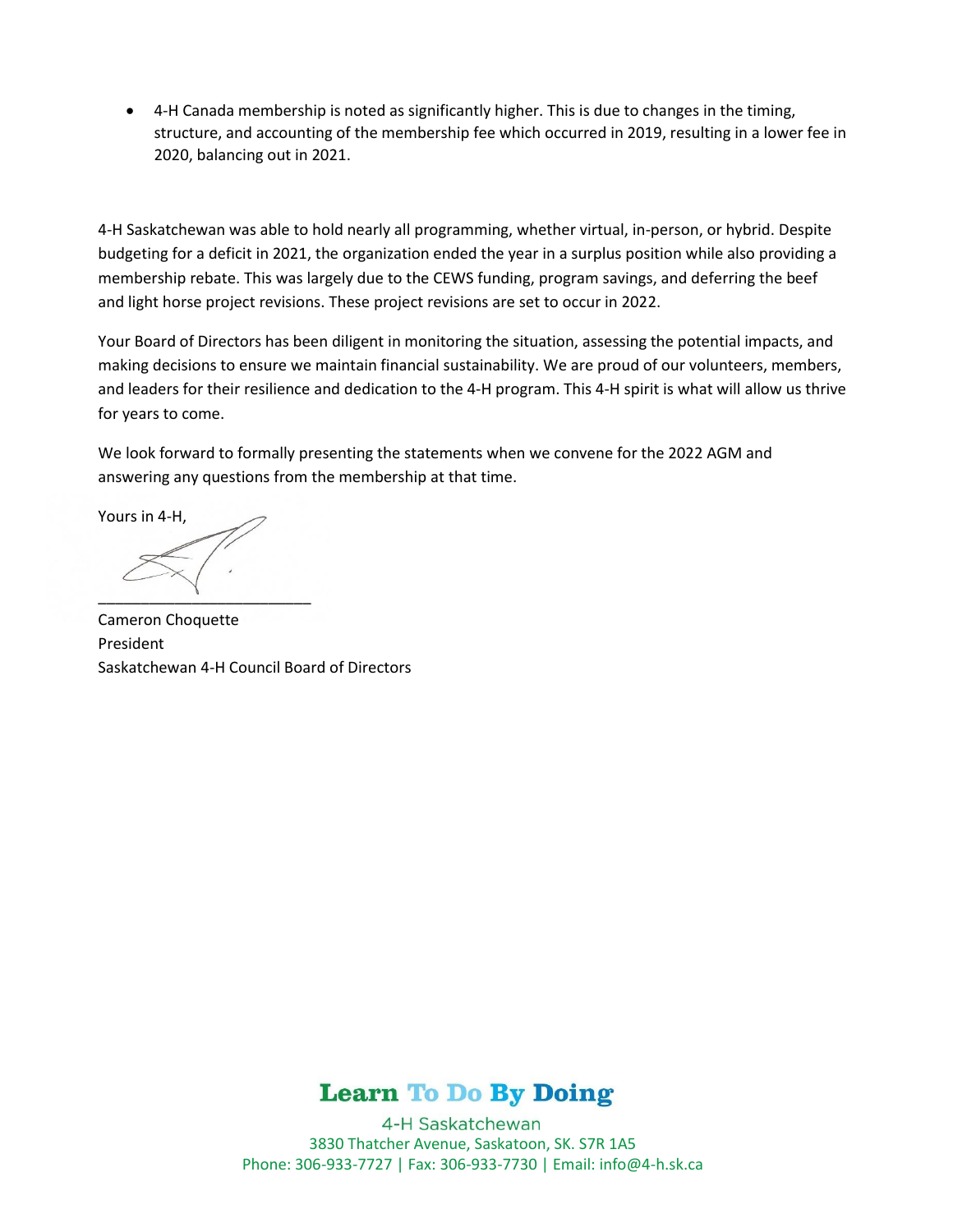**Financial Statements**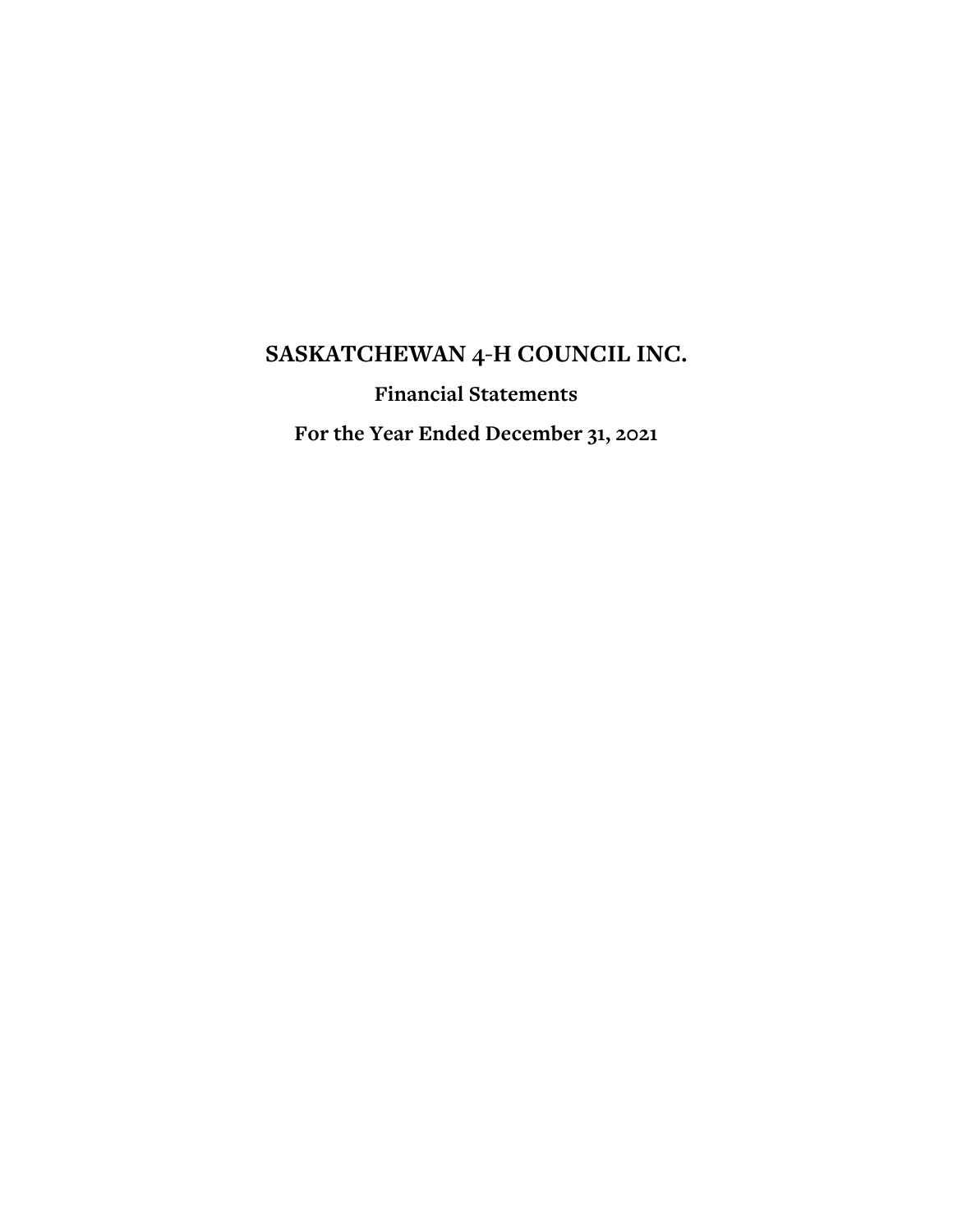

# **INDEPENDENT AUDITOR'S REPORT**

### **To the Members of Saskatchewan 4-H Council Inc.**

### **Opinion**

We have audited the financial statements of Saskatchewan 4-H Council Inc. (the Council), which comprise the statement of financial position as at December 31, 2021, and the statements of operations, changes in net assets and cash flows for the year then ended, and notes to the financial statements, including a summary of significant accounting policies.

In our opinion, the accompanying financial statements present fairly, in all material respects, the financial position of the Council as at December 31, 2021, and the results of its operations and cash flows for the year then ended in accordance with Canadian accounting standards for not-for-profit organizations.

# **Basis for Opinion**

We conducted our audit in accordance with Canadian generally accepted auditing standards. Our responsibilities under those standards are further described in the Auditor's Responsibilities for the Audit of the Financial Statements section of our report. We are independent of the Council in accordance with ethical requirements that are relevant to our audit of the financial statements in Canada, and we have fulfilled our other ethical responsibilities in accordance with these requirements. We believe that the audit evidence we have obtained is sufficient and appropriate to provide a basis for our opinion.

### **Responsibilities of Management and Those Charged with Governance for the Financial Statements**

Management is responsible for the preparation and fair presentation of the financial statements in accordance with Canadian accounting standards for not-for-profit organizations, and for such internal control as management determines is necessary to enable the preparation of financial statements that are free from material misstatement, whether due to fraud or error.

In preparing the financial statements, management is responsible for assessing the Council's ability to continue as a going concern, disclosing, as applicable, matters related to going concern and using the going concern basis of accounting unless management either intends to liquidate the Council or to cease operations, or has no realistic alternative but to do so.

Those charged with governance are responsible for overseeing the Council's financial reporting process.

# **Auditor's Responsibilities for the Audit of the Financial Statements**

Our objectives are to obtain reasonable assurance about whether the financial statements as a whole are free from material misstatement, whether due to fraud or error, and to issue an auditor's report that includes our opinion. Reasonable assurance is a high level of assurance, but is not a guarantee that an audit conducted in accordance with Canadian generally accepted auditing standards will always detect a material misstatement when it exists. Misstatements can arise from fraud or error and are considered material if, individually or in the aggregate, they could reasonably be expected to influence the economic decisions of users taken on the basis of these financial statements.

As part of an audit in accordance with Canadian generally accepted auditing standards, we exercise professional judgment and maintain professional skepticism throughout the audit. We also:

(continues)

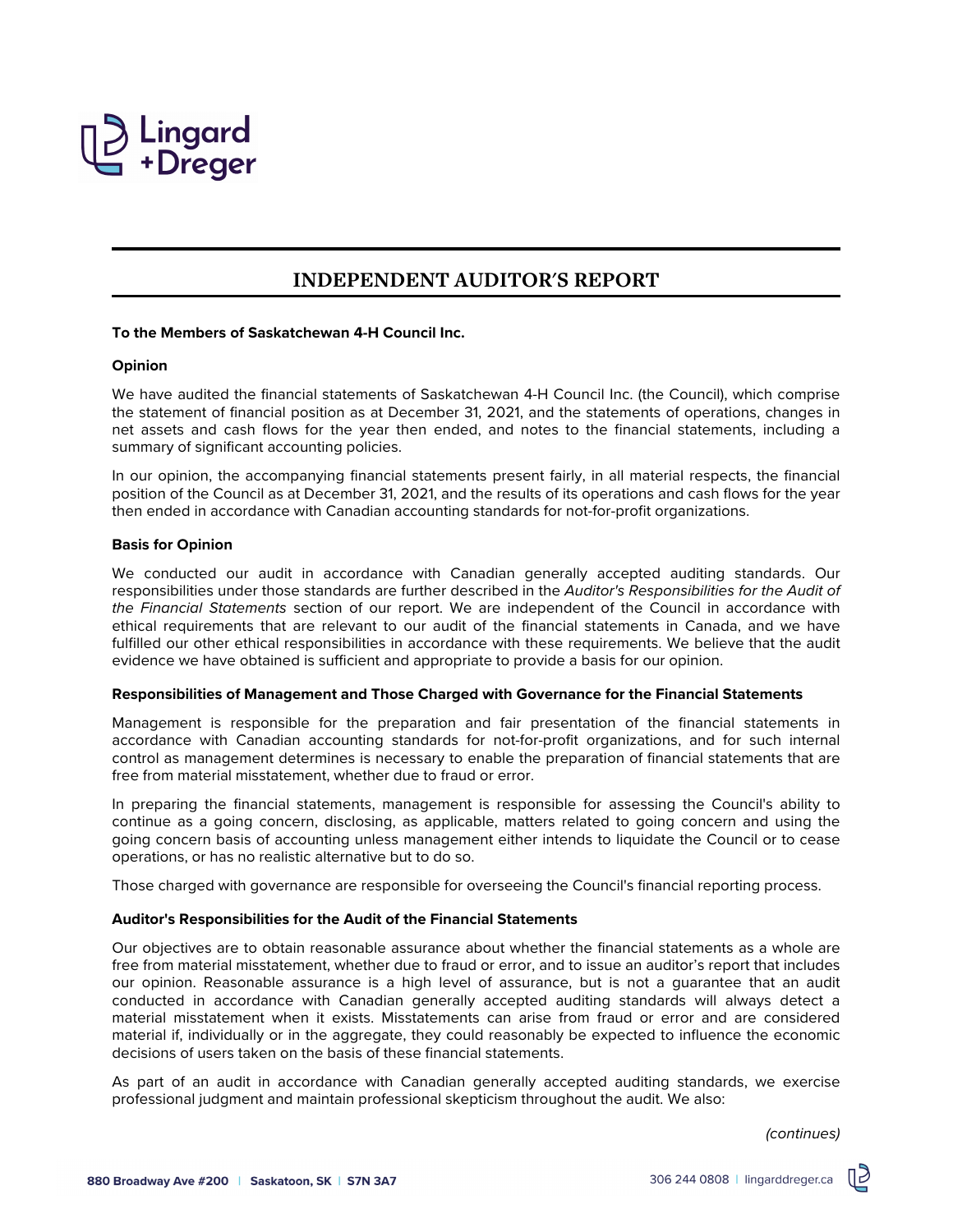Independent Auditor's Report to the Members of Saskatchewan 4-H Council Inc. (continued)

- Identify and assess the risks of material misstatement of the financial statements, whether due to fraud or error, design and perform audit procedures responsive to those risks, and obtain audit evidence that is sufficient and appropriate to provide a basis for our opinion. The risk of not detecting a material misstatement resulting from fraud is higher than for one resulting from error, as fraud may involve collusion, forgery, intentional omissions, misrepresentations, or the override of internal control.
- Obtain an understanding of internal control relevant to the audit in order to design audit procedures that are appropriate in the circumstances, but not for the purpose of expressing an opinion on the effectiveness of the Council's internal control.
- Evaluate the appropriateness of accounting policies used and the reasonableness of accounting estimates and related disclosures made by management.
- Conclude on the appropriateness of management's use of the going concern basis of accounting and, based on the audit evidence obtained, whether a material uncertainty exists related to events or conditions that may cast significant doubt on the Council's ability to continue as a going concern. If we conclude that a material uncertainty exists, we are required to draw attention in our auditor's report to the related disclosures in the financial statements or, if such disclosures are inadequate, to modify our opinion. Our conclusions are based on the audit evidence obtained up to the date of our auditor's report. However, future events or conditions may cause the Council to cease to continue as a going concern.
- Evaluate the overall presentation, structure and content of the financial statements, including the disclosures, and whether the financial statements represent the underlying transactions and events in a manner that achieves fair presentation.

We communicate with those charged with governance regarding, among other matters, the planned scope and timing of the audit and significant audit findings, including any significant deficiencies in internal control that we identify during our audit.

**February 24, 2022**

Lingard + Dreger

**Saskatoon, Saskatchewan Chartered Professional Accountants**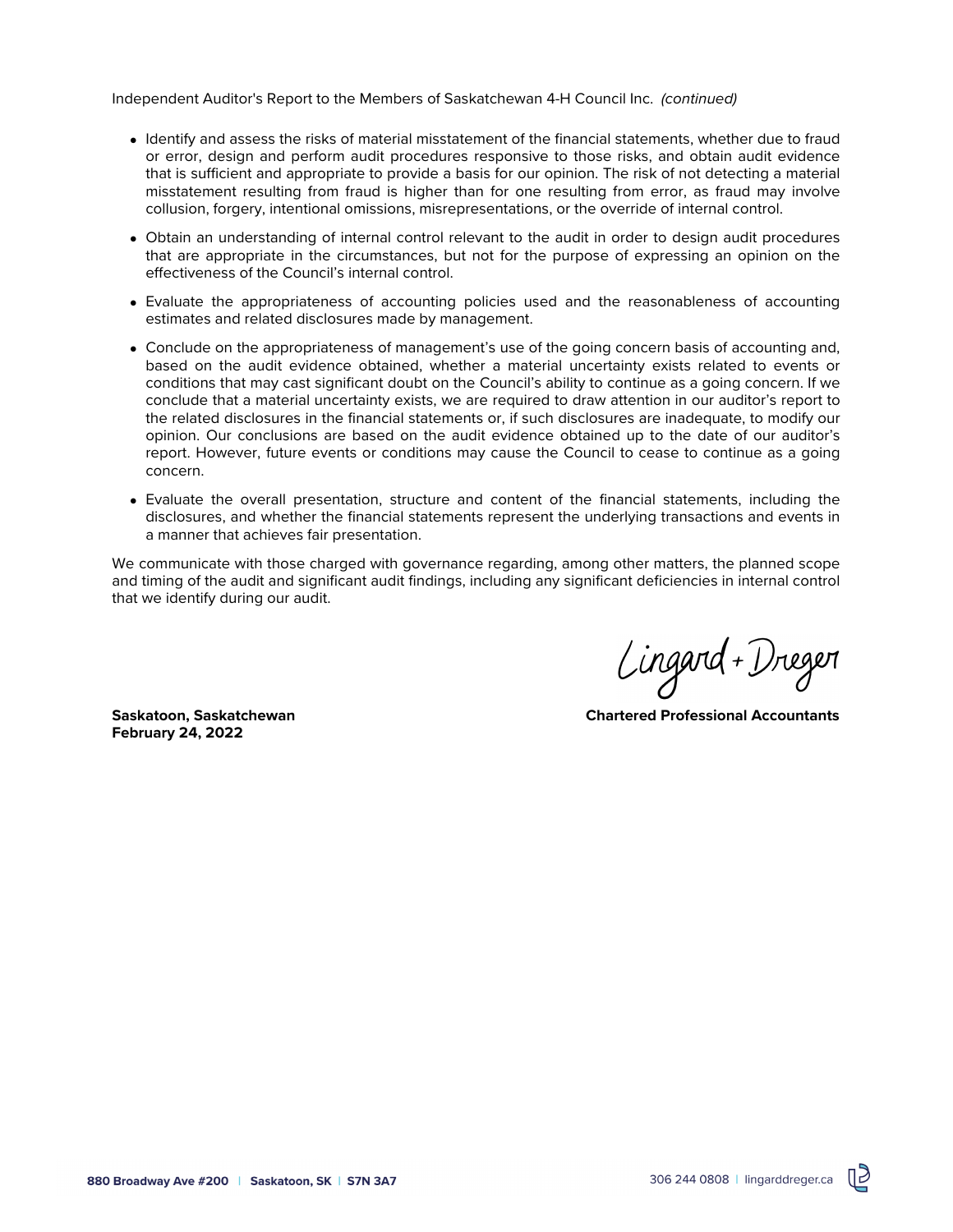# **SASKATCHEWAN 4-H COUNCIL INC. Statement of Financial Position** As at December 31, 2021

|                                                   |    | 2021      | 2020            |
|---------------------------------------------------|----|-----------|-----------------|
|                                                   |    |           |                 |
| <b>ASSETS</b>                                     |    |           |                 |
| <b>CURRENT</b>                                    |    |           |                 |
| Cash                                              | s. | 566,267   | \$<br>673.984   |
| Short-term investments (Note 3)                   |    | 145,715   | 108,046         |
| Accounts receivable                               |    | 22,043    | 11,714          |
| Grants receivable (Note 4)                        |    | 131,918   | 116,734         |
| Inventory (Note 5)                                |    | 77,649    | 76,125          |
| Prepaid expenses                                  |    | 41,744    | 16,343          |
| Due from related party (Note 6)                   |    | 51,343    | 42,361          |
|                                                   |    | 1,036,679 | 1,045,307       |
| <b>TANGIBLE CAPITAL ASSETS (Note 7)</b>           |    | 2,059     | 1.270           |
|                                                   |    |           |                 |
| <b>INTANGIBLE ASSETS (Note 8)</b>                 |    | 26,536    |                 |
| <b>LONG-TERM INVESTMENTS (Note 3)</b>             |    | 202,916   | 102,522         |
|                                                   | S  | 1,268,190 | \$<br>1,149,099 |
|                                                   |    |           |                 |
| <b>LIABILITIES</b>                                |    |           |                 |
| <b>CURRENT</b>                                    |    |           |                 |
| Accounts payable and accrued liabilities (Note 9) | S  | 74,048    | \$<br>61,817    |
| Deferred contributions and revenue (Note 10)      |    | 208,097   | 181,957         |
| Government assistance repayable                   |    |           | 19,607          |
|                                                   |    |           |                 |
|                                                   |    | 282,145   | 263,381         |
| <b>NET ASSETS</b>                                 |    |           |                 |
| <b>UNRESTRICTED</b>                               |    | 425,934   | 465,607         |
| <b>INTERNALLY RESTRICTED (Note 13)</b>            |    | 560,111   | 420,111         |
|                                                   |    |           |                 |
|                                                   |    | 986,045   | 885,718         |
|                                                   | s  | 1,268,190 | \$<br>1,149,099 |

# APPROVED ON BEHALF OF THE BOARD

 $\ddot{\phantom{a}}$ **Director** 

Director

See notes to the financial statements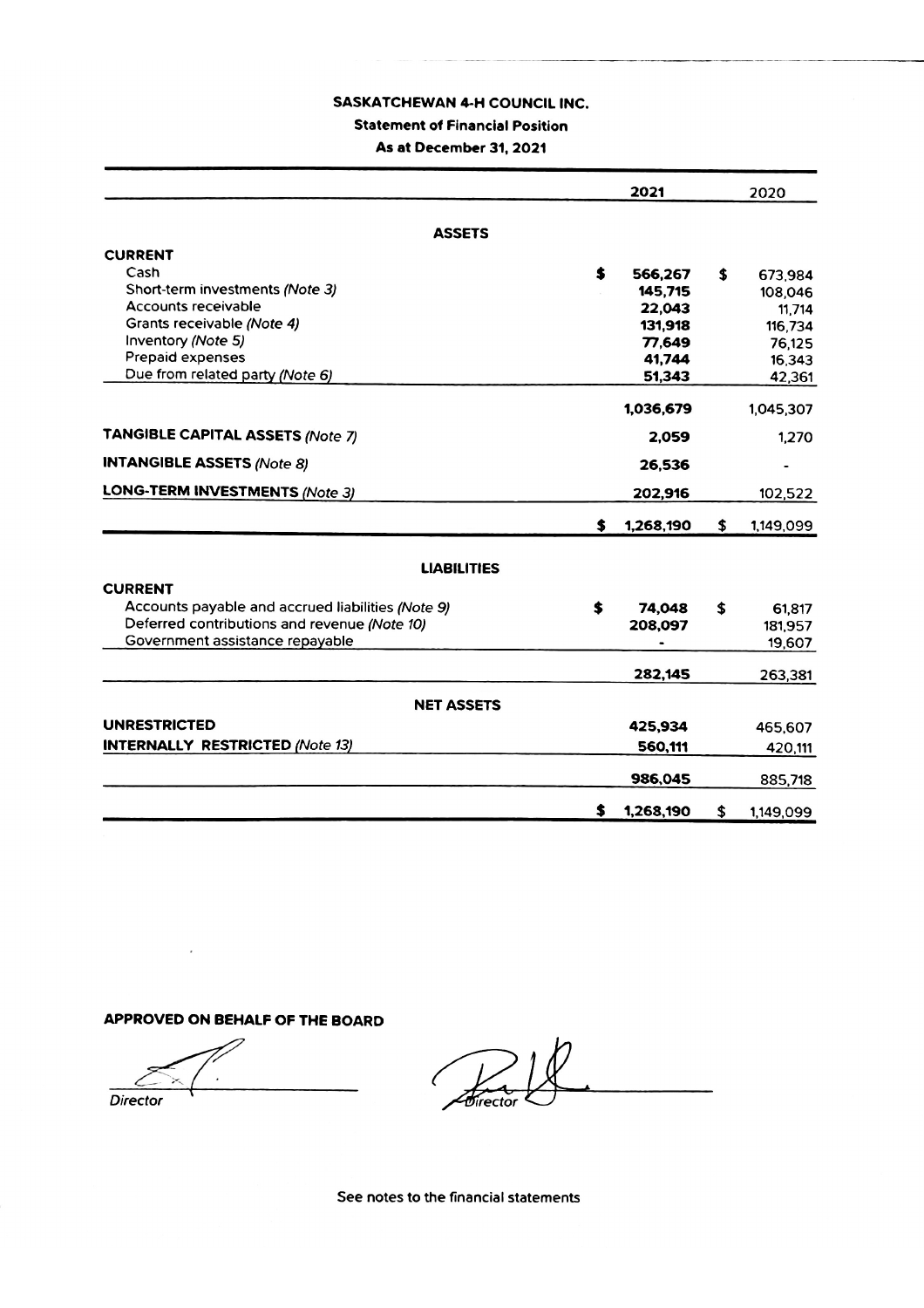# **Statement of Operations**

|                                                     | 2021          | 2020          |
|-----------------------------------------------------|---------------|---------------|
| <b>REVENUE</b>                                      |               |               |
| Government funding                                  | \$<br>332,963 | \$<br>310,603 |
| Membership dues and registration fees               | 240,816       | 264,425       |
| Saskatchewan 4-H Foundation (Note 6)                | 115,260       | 95,008        |
| Scholarship and awards                              | 152,664       | 148,601       |
| In-kind donations                                   | 54,500        | 60,500        |
| Provincial programs                                 | 2.345         | 13,554        |
| Provincial lottery                                  | 3.746         | 28,198        |
| Promotional sales                                   |               | 18,130        |
| Saskatchewan Lotteries Trust Fund                   | 25,206        |               |
| Club kit revenue                                    | 28,853        | 28,204        |
|                                                     | 54,500        |               |
| Other                                               | 11.628        | 10,603        |
| Government assistance (Note 11)                     | 142,589       | 224,238       |
|                                                     | 1,165,070     | 1,202,064     |
| <b>EXPENSES</b>                                     |               |               |
| Administrative                                      | 529,368       | 472,408       |
| Provincial, regional, district and club level       | 344,946       | 341,926       |
| <b>Board and Council business</b>                   | 76,294        | 65,587        |
| Development and marketing                           | 46.453        | 63,818        |
| Supplies                                            | 62,435        | 38,893        |
| Amortization of tangible capital assets             | 2,298         | 5,355         |
| Amortization of intangible assets                   | 2,949         |               |
|                                                     | 1,064,743     | 987,987       |
| <b>EXCESS OF REVENUE OVER EXPENSES FOR THE YEAR</b> | \$<br>100,327 | \$<br>214,077 |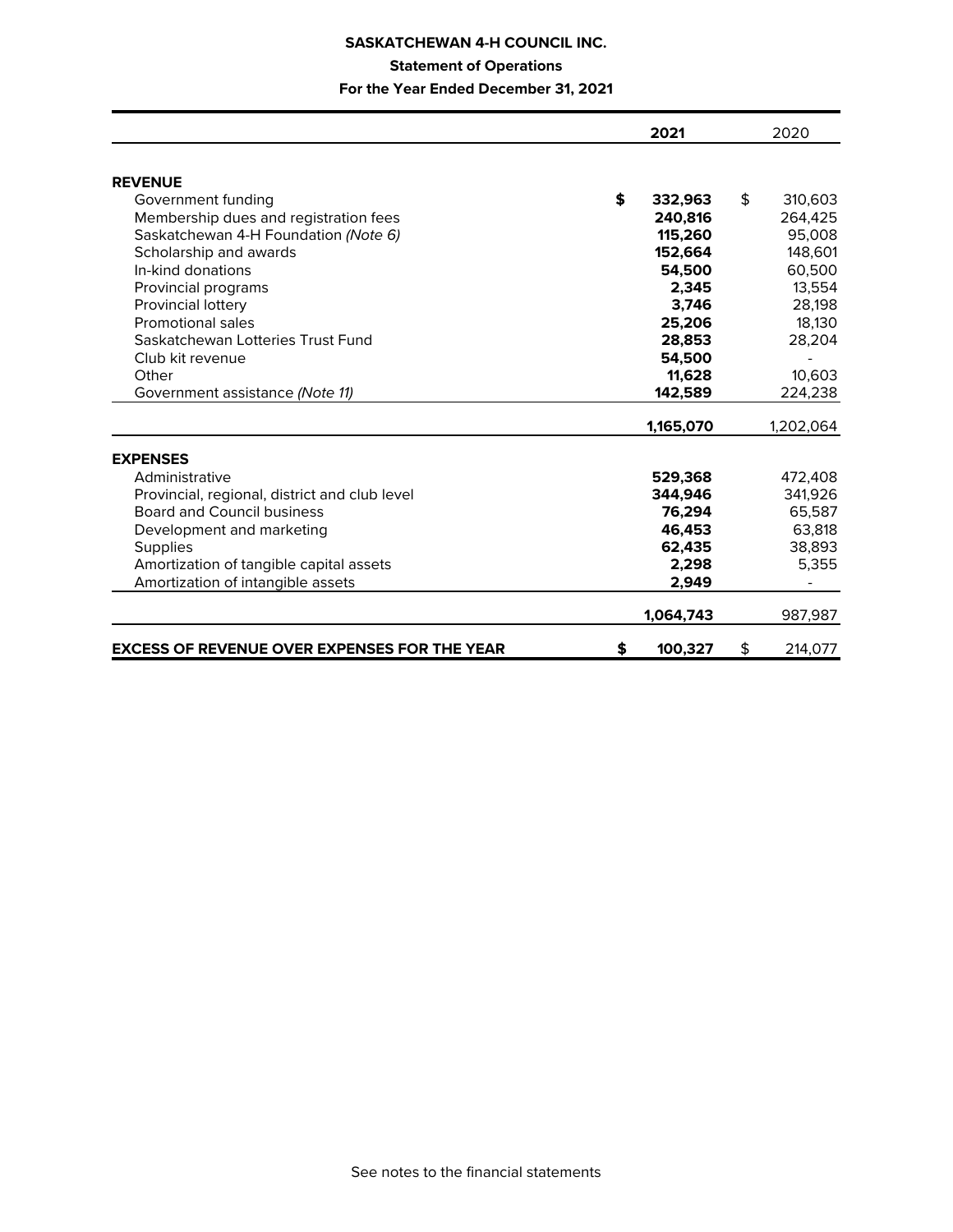# **SASKATCHEWAN 4-H COUNCIL INC. Statement of Changes in Net Assets For the Year Ended December 31, 2021**

|                                                                              | Unrestricted         | Internally<br>Restricted |      | Internally<br>Restricted<br>Development<br>Officer |     | 2021       |   | 2020    |
|------------------------------------------------------------------------------|----------------------|--------------------------|------|----------------------------------------------------|-----|------------|---|---------|
| <b>NET ASSETS -</b><br><b>BEGINNING OF YEAR \$</b><br>Excess (deficiency) of | 465,607 \$           | 420.111 \$               |      |                                                    | \$  | 885,718 \$ |   | 671.641 |
| revenue over<br>expenses<br>Transfers (Note 13)                              | 100,327<br>(140,000) | 85,000                   |      | 55,000                                             |     | 100,327    |   | 214,077 |
| <b>NET ASSETS - END OF</b><br><b>YEAR</b>                                    | \$<br>425.934        | \$<br>505.111            | - \$ | 55,000                                             | - S | 986,045    | £ | 885,718 |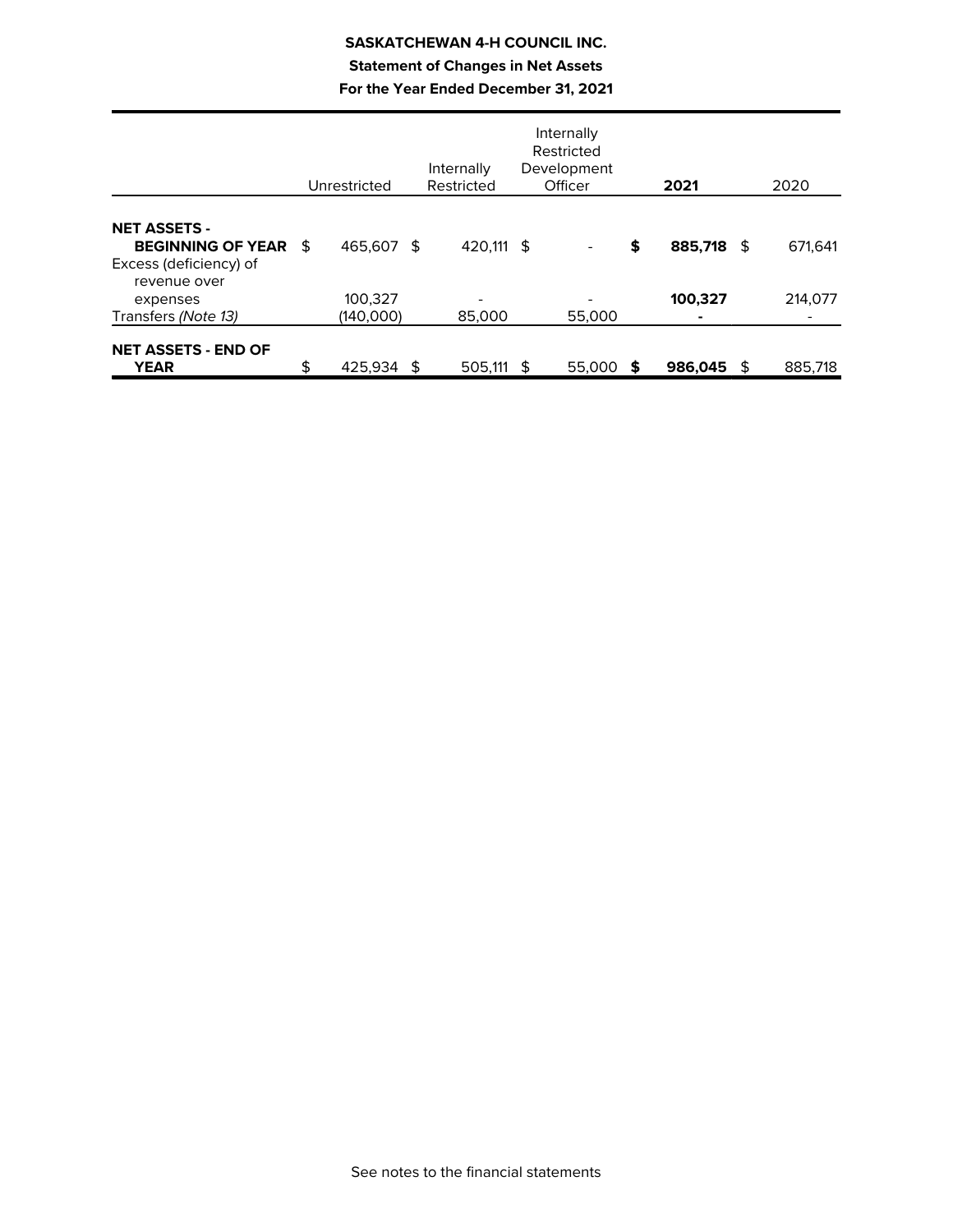# **Statement of Cash Flows**

|                                               | 2021          | 2020          |
|-----------------------------------------------|---------------|---------------|
|                                               |               |               |
| <b>OPERATING ACTIVITIES</b>                   |               |               |
| Excess of revenue over expenses for the year  | \$<br>100,327 | \$<br>214,077 |
| Items not affecting cash:                     |               |               |
| Amortization of tangible capital assets       | 2,298         | 5,355         |
| Amortization of intangible assets             | 2,949         |               |
|                                               | 105,574       | 219,432       |
| Changes in non-cash working capital:          |               |               |
| Accounts receivable                           | (10, 329)     | 7,919         |
| Grants receivable                             | (15, 184)     | (24, 914)     |
| Inventory                                     | (1,524)       | 2,485         |
| Prepaid expenses                              | (25, 401)     | 2,291         |
| Accounts payable and accrued liabilities      | 12,232        | (14, 653)     |
| Deferred revenue                              | 26,140        | (18, 994)     |
| Due from related party                        | (8,982)       | 18,649        |
| Government assistance repayable               | (19, 607)     | 19,607        |
|                                               | (42, 655)     | (7,610)       |
| Cash flow from operating activities           | 62,919        | 211,822       |
| <b>INVESTING ACTIVITIES</b>                   |               |               |
| Purchase of tangible capital assets           | (3,088)       |               |
| Purchase of intangible asset                  | (29, 485)     |               |
| Purchase of investments                       | (243, 221)    |               |
| Disposition of investments                    | 105,158       | 105,312       |
| Cash flow from (used by) investing activities | (170, 636)    | 105,312       |
| <b>INCREASE (DECREASE) IN CASH FLOW</b>       | (107, 717)    | 317,134       |
| <b>CASH - BEGINNING OF YEAR</b>               | 673,984       | 356,850       |
| <b>CASH - END OF YEAR</b>                     | \$<br>566,267 | \$<br>673,984 |
| <b>CASH CONSISTS OF:</b>                      |               |               |
| Cash                                          | \$<br>566,267 | \$<br>673,984 |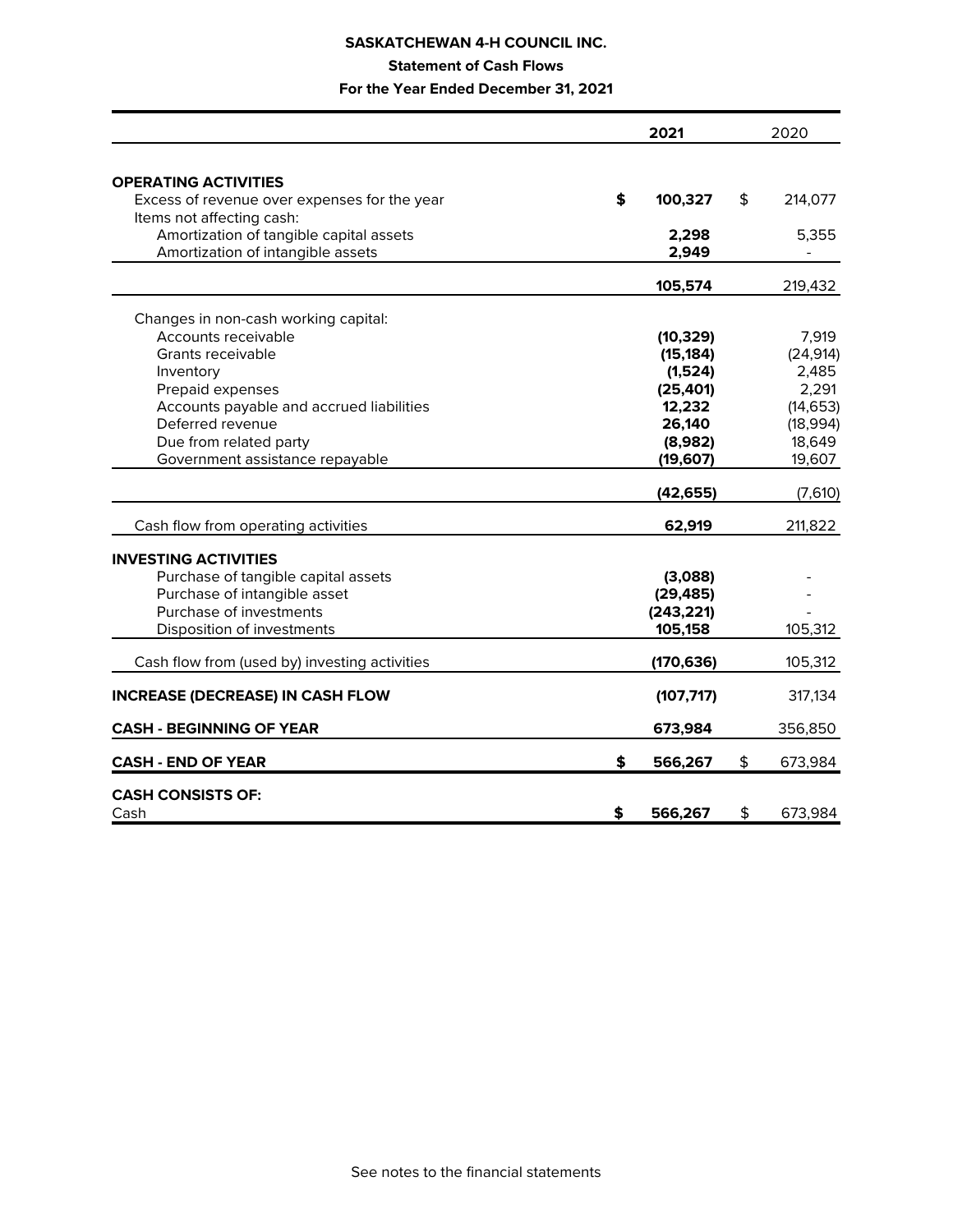## **1. THE ORGANIZATION**

Saskatchewan 4-H Council Inc. (the "Council") was incorporated under the laws of the Province of Saskatchewan on March 6, 1979. Its main activity is to provide programs and services to 4-H members and leaders at the club, district, regional and provincial levels. The Council is a project-based youth organization devoted to strengthening the skills of responsible citizens. The Council focuses on the growth and development of its members, leaders, volunteers, and staff through its motto: "Learn to do by doing". The Council is registered provincially with the Corporations Branch as an incorporated notfor-profit-organization

# **2. SIGNIFICANT ACCOUNTING POLICIES**

The financial statements were prepared in accordance with Canadian accounting standards for notfor-profit organizations in Part III of the CPA Handbook and include the following significant accounting policies:

### **Revenue recognition**

Saskatchewan 4-H Council Inc. follows the deferral method of accounting for contributions. Restricted contributions are recognized as revenue in the year in which the related expenses are incurred or restrictions met. Unspent amounts are included in deferred contributions. Unrestricted contributions are recognized as revenue when received or receivable if the amount to be received can be reasonably estimated and collection is reasonably assured.

Other revenues are recognized in the year they are earned provided the amount to be received can be reasonably estimated and collection is reasonably assured.

The Council's membership year runs from September through August. Membership and club fees reported for the year ended December 31, 2021 are consequently comprised of both fees received for the 2020-2021 membership year (67%) and fees received for the 2021-2022 membership year (33%).

### **Inventory**

The inventory of store items and cookbooks is recorded at the lower of cost and net realizable value. Club manuals and promotional inventory is recorded at the lower of cost and current replacement cost.

### **Financial instruments**

The Council initially measures its financial assets and financial liabilities at fair value. It subsequently measures all its financial assets and financial liabilities at amortized cost, except for investments in equity instruments that are quoted in an active market, which are measured at fair value. Changes in fair value are recognized in the statements of operations in the period incurred.

Financial assets subsequently measured at amortized cost include cash, accounts receivable, and grants receivable. Financial liabilities subsequently measured at amortized cost include accounts payable and accrued liabilities. The fair value of the cash, accounts receivable, grant receivable and accounts payable and accrued liabilities approximates their carrying value due to their short-term nature.

### **Short-term investments**

Short-term investments are classified as available-for-sale and are recorded at market value.

(continues)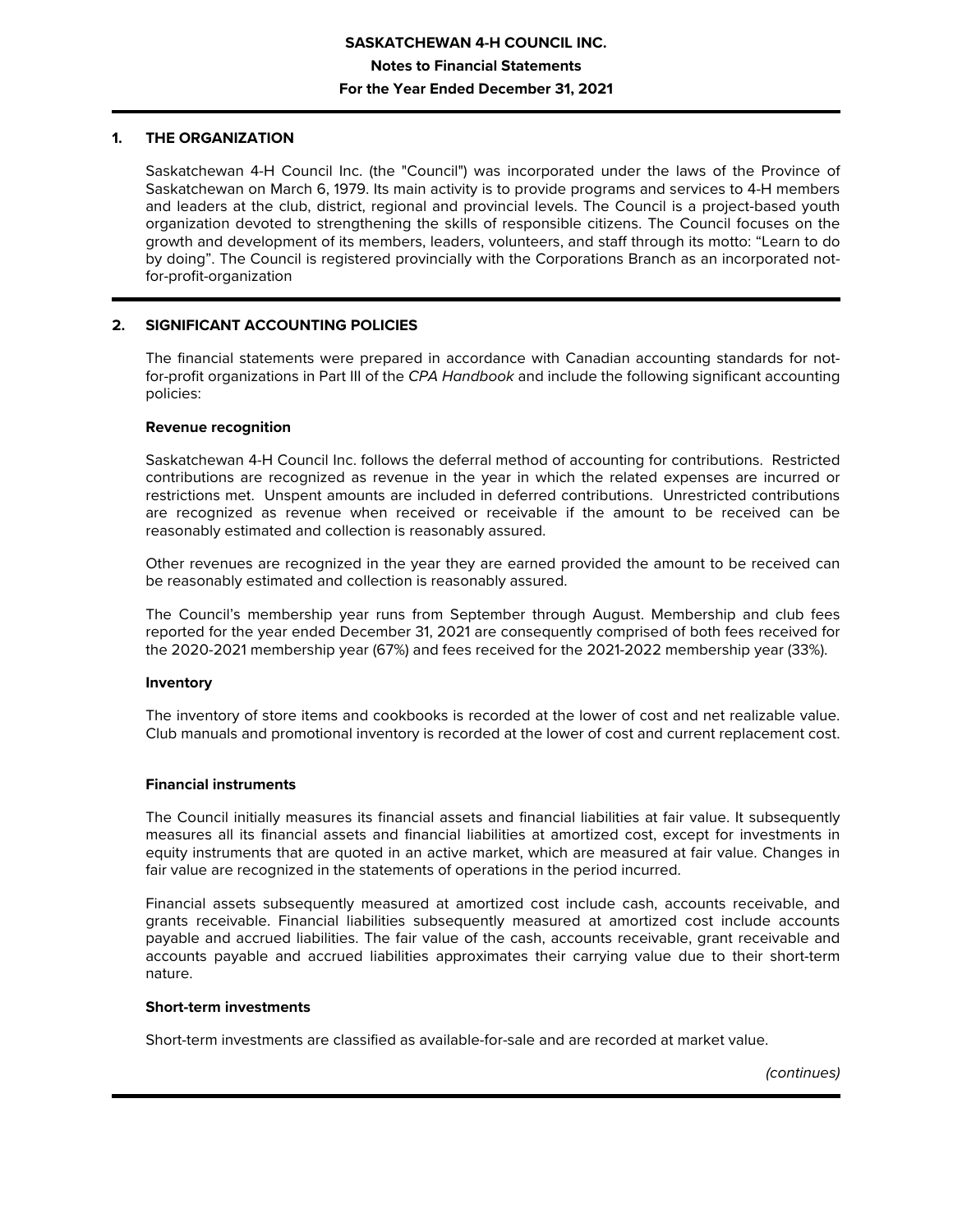### **2. SIGNIFICANT ACCOUNTING POLICIES (continued)**

### **Cash and cash equivalents**

Cash and cash equivalents consist of balances with banks and short-term investments with maturities of three months or less.

### **Contributions in-kind**

Contributions in-kind are recorded at fair value for goods or services used in the normal course of operations that would otherwise have been purchased. During the year the Council received in-kind contributions of facilities valued at \$53,000 (2020 - \$53,000) and professional services valued at \$1,500 (2020 - \$7,500).

### **Use of estimates**

The preparation of financial statements in accordance with Canadian accounting standards for not-forprofit organizations requires management to make estimates and assumptions that affect the reported amount of assets and liabilities, any disclosure of contingent assets and liabilities at the date of the financial statements, and the reported amount of revenue and expenses during the reporting period. These estimates are reviewed periodically and as adjustments become necessary, they are reported in earnings in the period in which they become known.

Significant estimates include, but are not limited to, the valuation of inventory, the useful lives of tangible capital assets, the valuation of deferred contributions and revenue, and accruals for certain revenues and expenses.

### **Income taxes**

The Council qualifies as a tax exempt organization under section 149 of the *Income Tax Act.* 

### **Allocated expenditures**

The Council allocates its salary expense between administrative expenditures and provincial, regional, district and club level expenditures. Salaries paid to the provincial office staff are allocated to the administrative expenditures and salaries paid to the regional specialists are allocated to the provincial, regional, district and club level expenditures.

### **Tangible capital assets**

Tangible capital assets are initially recorded at cost. Amortization is provided at rates intended to amortize the cost over their estimated useful lives as follows:

| Computer equipment and software | 3 years straight-line method |
|---------------------------------|------------------------------|
| Office furniture and equipment  | 5 years straight-line method |
| Marketing tools                 | 5 years straight-line method |

### **Intangible assets**

The IMIS database costs are being amortized on a straight-line basis, using the half year rule in the year of acquisition, over their estimated useful lives of five years.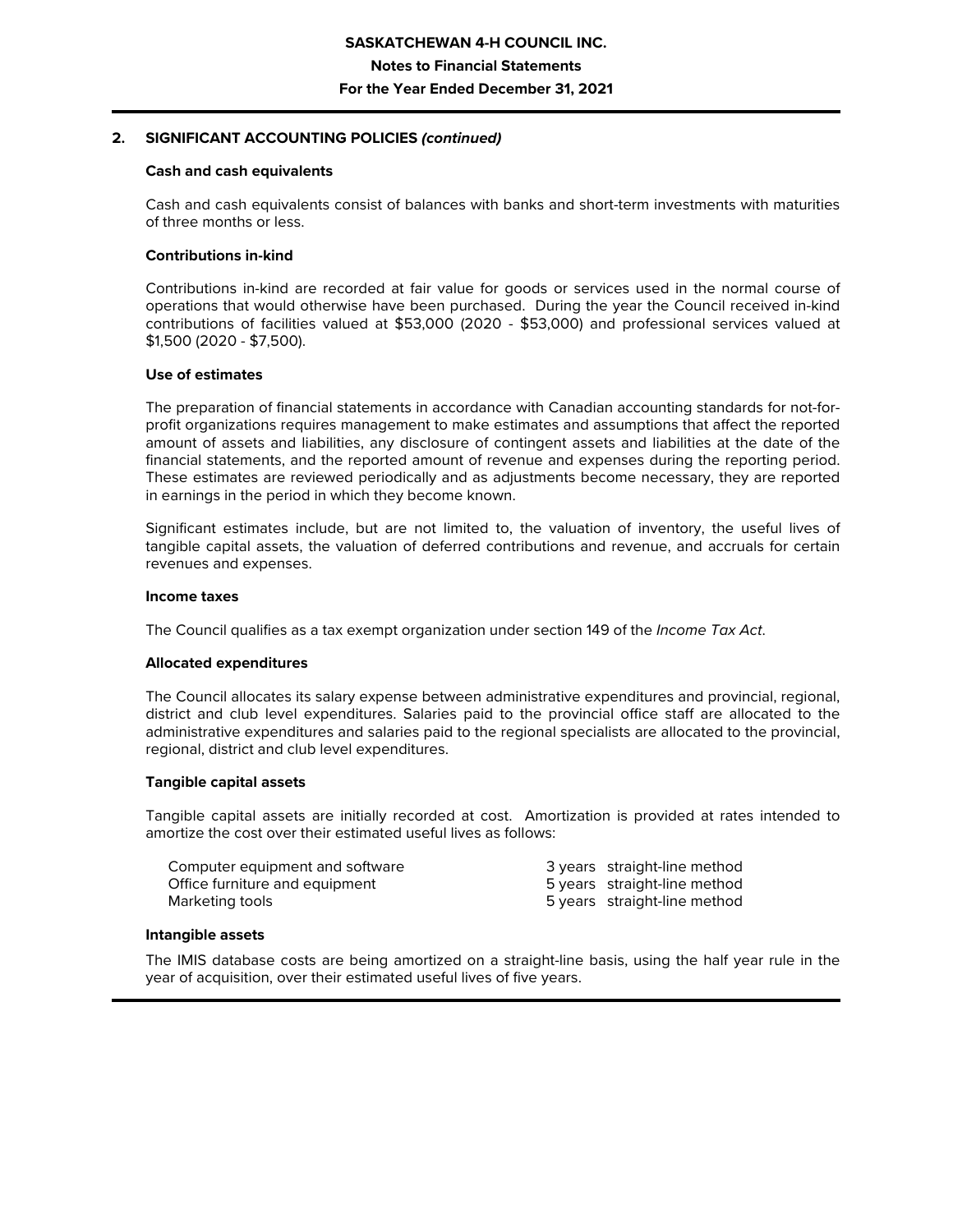**Notes to Financial Statements**

**For the Year Ended December 31, 2021**

# **3. INVESTMENTS**

|               | <b>Maturity</b> |   | 2021    | Yield               |    | 2020    |
|---------------|-----------------|---|---------|---------------------|----|---------|
| Short-term    |                 |   |         |                     |    |         |
| Term deposits | <1 year         | S | 145,715 | $0.74\%$ - 2.41% \$ |    | 108,046 |
| Long-term     |                 |   |         |                     |    |         |
| Term deposits | 1-3 years       |   | 202.916 | $1.27\%$ - 2.42%    |    | 102,522 |
|               |                 |   | 348,631 |                     | £. | 210,568 |

# **4. GRANTS RECEIVABLE**

The grants receivable balance is composed of the following:

|                                                         |   | 2021    | 2020    |
|---------------------------------------------------------|---|---------|---------|
| Ministry of Agriculture                                 | S | 75,000  | 75,000  |
| Canadian 4-H Council (AAFC)                             |   | 27,668  | 16,766  |
| Canadian 4-H Council (National contribution agreements) |   | 29,250  | 16,005  |
| SLGA - Lottery Grant                                    |   | ۰       | 5,816   |
| Government of Canada (Job Grant)                        |   | ۰       | 3,147   |
|                                                         |   | 131.918 | 116.734 |

# **5. INVENTORY**

Inventory consists of the following:

|                              | 2021         | 2020         |
|------------------------------|--------------|--------------|
| Club manuals                 | \$<br>20,217 | \$<br>30,974 |
| Cookbooks                    | 622          | 1,305        |
| <b>Promotional materials</b> | 2,790        | 3,594        |
| Recognition items            | 3,091        | 3,729        |
| Store items                  | 31,745       | 36,523       |
| Club kits                    | 19,184       |              |
|                              | \$<br>77,649 | \$<br>76,125 |
|                              |              |              |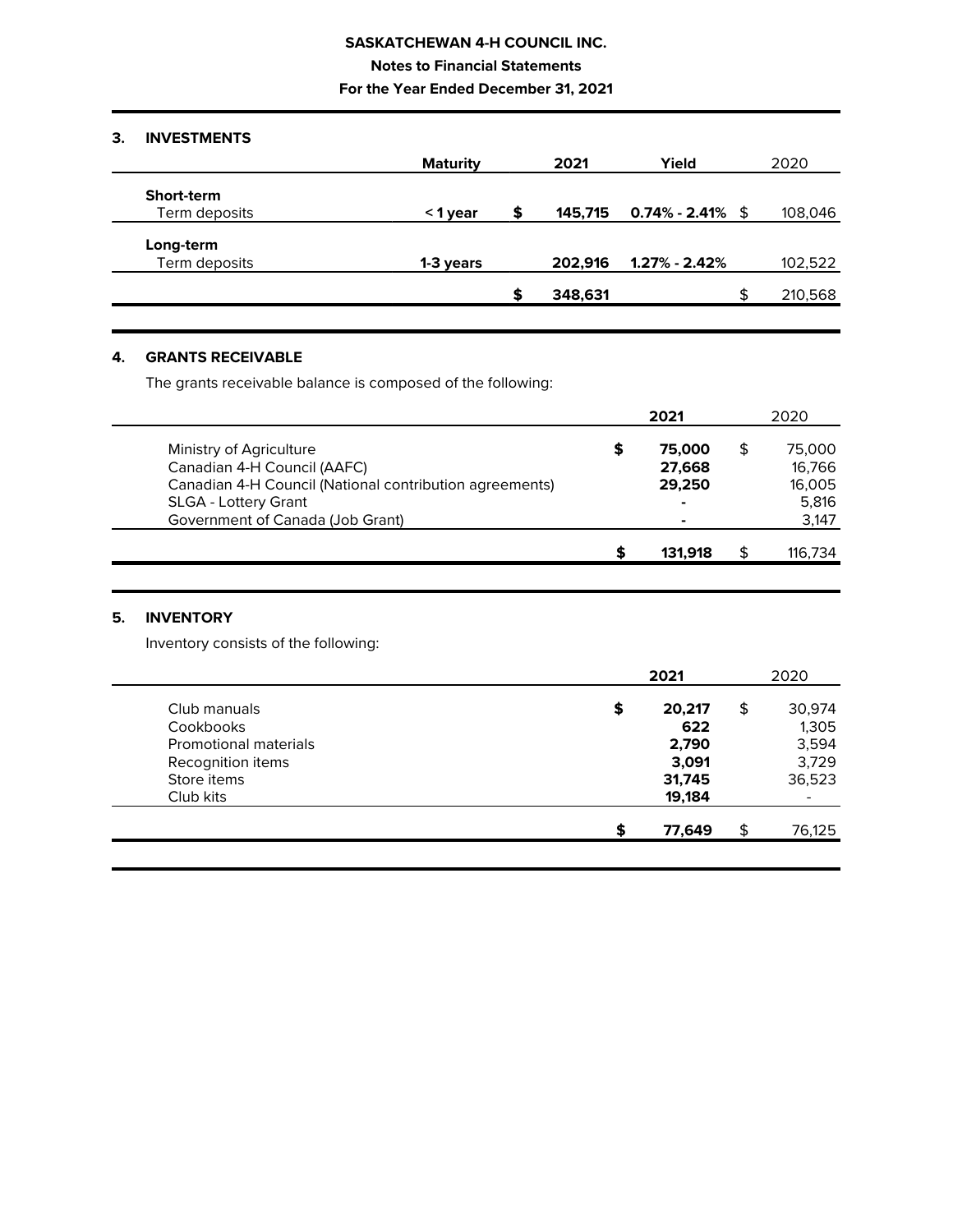### **6. RELATED PARTY TRANSACTIONS**

The Council has the following related parties:

### **Canadian 4-H Council**

The purpose of the Canadian 4-H Council is to promote the 4-H program on a national level by supporting the provincial councils. In 2021, the Saskatchewan 4-H Council Inc. recorded funding of \$68,564 (2020 - \$39,779) from the Canadian 4-H Council.

The Saskatchewan 4-H Council paid its provincial insurance and fees and its board of directors liability insurance through the Canadian 4-H Council. In 2021, the total insurance and fees paid through the Canadian 4-H Council were \$34,625 (2020 - \$34,107). A national membership fee of \$10,601 (2020 - \$2,615) was also paid to the Canadian 4-H Council.

### **Saskatchewan 4-H Foundation**

The purpose of the Saskatchewan 4-H Foundation is to promote the 4-H program. In 2021, the Saskatchewan 4-H Council recorded funding of \$115,260 (2020 - \$95,008) from the Foundation.

### **Various 4-H Clubs**

The purpose of the various 4-H clubs is to promote, support and facilitate the activities of 4-H members. The Saskatchewan 4-H Council provides administrative support to the clubs as well as other activity resources. In 2021, the Saskatchewan 4-H Council Inc. recorded membership dues, registration and club fees from the clubs in the amount of \$240,816 (2020 - \$264,425).

# **7. TANGIBLE CAPITAL ASSETS**

|                                                          | Cost             | Accumulated<br>amortization |                  | 2021<br>Net book<br>value |    | 2020<br>Net book<br>value |
|----------------------------------------------------------|------------------|-----------------------------|------------------|---------------------------|----|---------------------------|
| Office furniture and equipment<br>Computer equipment and | \$<br>2.952      | \$                          | 2.952            | \$<br>۰                   | \$ | 591                       |
| software<br>Marketing tools                              | 36,511<br>11,372 |                             | 34,452<br>11,372 | 2,059                     |    | 472<br>207                |
|                                                          | 50,835           | S                           | 48,776           | \$<br>2,059               | \$ | 1,270                     |

# **8. INTANGIBLE ASSETS**

|                                                  |   | 2021              |    | 2020                                                 |
|--------------------------------------------------|---|-------------------|----|------------------------------------------------------|
| <b>IMIS database</b><br>Accumulated amortization | S | 29,485<br>(2,949) | \$ | $\overline{\phantom{0}}$<br>$\overline{\phantom{0}}$ |
|                                                  |   | 26,536            | œ  | $\overline{\phantom{0}}$                             |
|                                                  |   |                   |    |                                                      |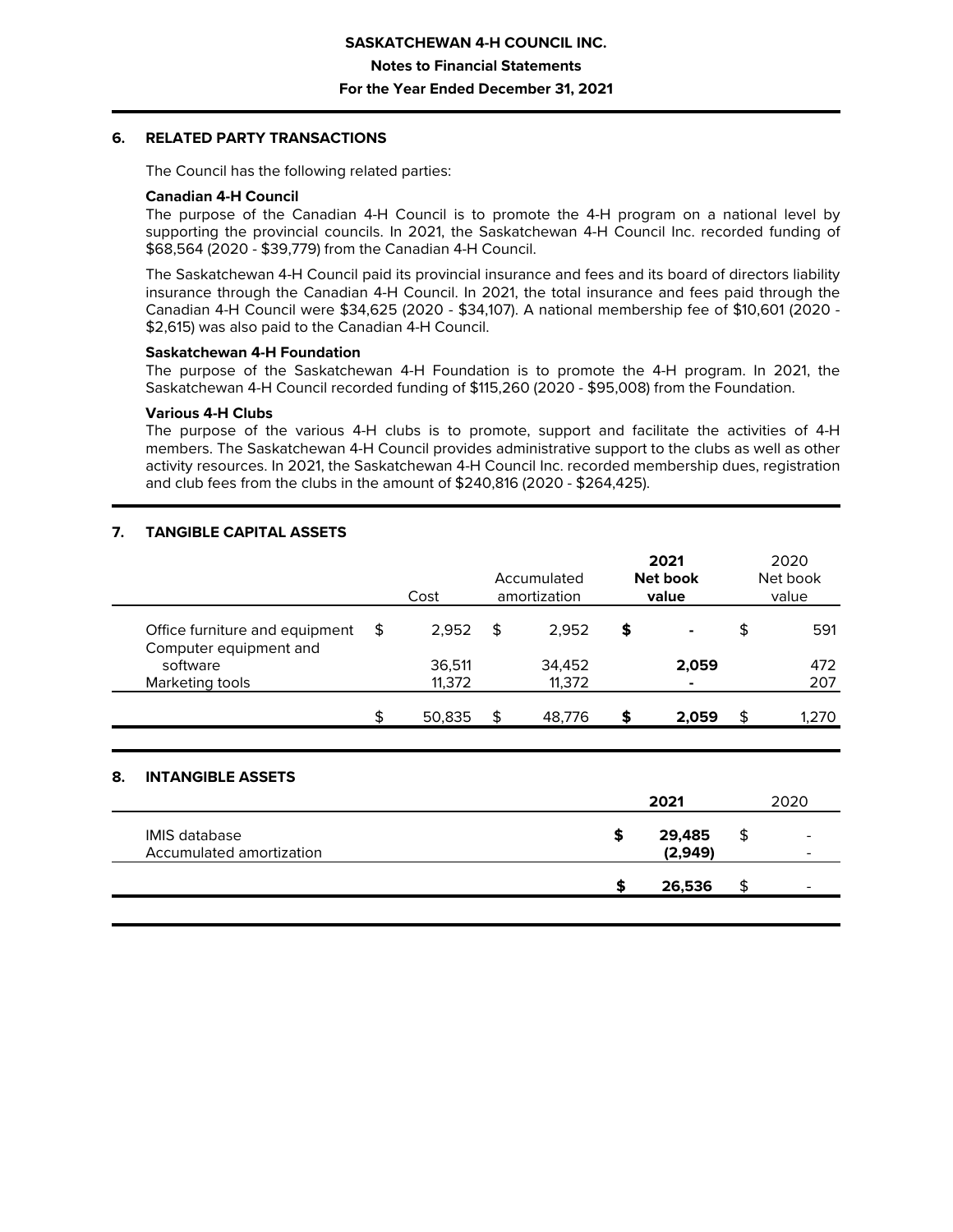**Notes to Financial Statements**

### **For the Year Ended December 31, 2021**

# **9. ACCOUNTS PAYABLE AND ACCRUED LIABILITIES**

The accounts payable and accrued liabilities balance is composed of the following:

|                     | 2021         |    | 2020                     |
|---------------------|--------------|----|--------------------------|
| Accrued liabilities | \$<br>11,655 | \$ | 11,655                   |
| GST payable         | 8.184        |    | 9,417                    |
| Trade payables      | 23,657       |    | 14,740                   |
| Vacation payable    | 23,021       |    | 20,356                   |
| Wages payable       | 6,760        |    | 5,649                    |
| PST payable         | 771          |    | $\overline{\phantom{a}}$ |
|                     | 74.048       | ፍ  | 61,817                   |

### **10. DEFERRED CONTRIBUTIONS AND REVENUE**

The deferred contributions and revenue balance is composed of the following:

|                                                 | 2021         | 2020    |
|-------------------------------------------------|--------------|---------|
| Annual general meeting fees                     | \$<br>13.928 | 13,928  |
| <b>Gift certificates</b>                        | 360          | 300     |
| Membership fees (January - August 2022)         | 147.424      | 150,229 |
| Scholarship                                     | 31,000       | 17,500  |
| Grant funding - Charities Aid Foundation Canada | 15,385       |         |
|                                                 | 208,097      | 181,957 |
|                                                 |              |         |

### **11. GOVERNMENT ASSISTANCE**

During the fiscal year, the Council received the following government subsidies:

Canada Emergency Wage Subsidy (CEWS) totalling \$142,589 was recognized with respect to qualifying wages within the year.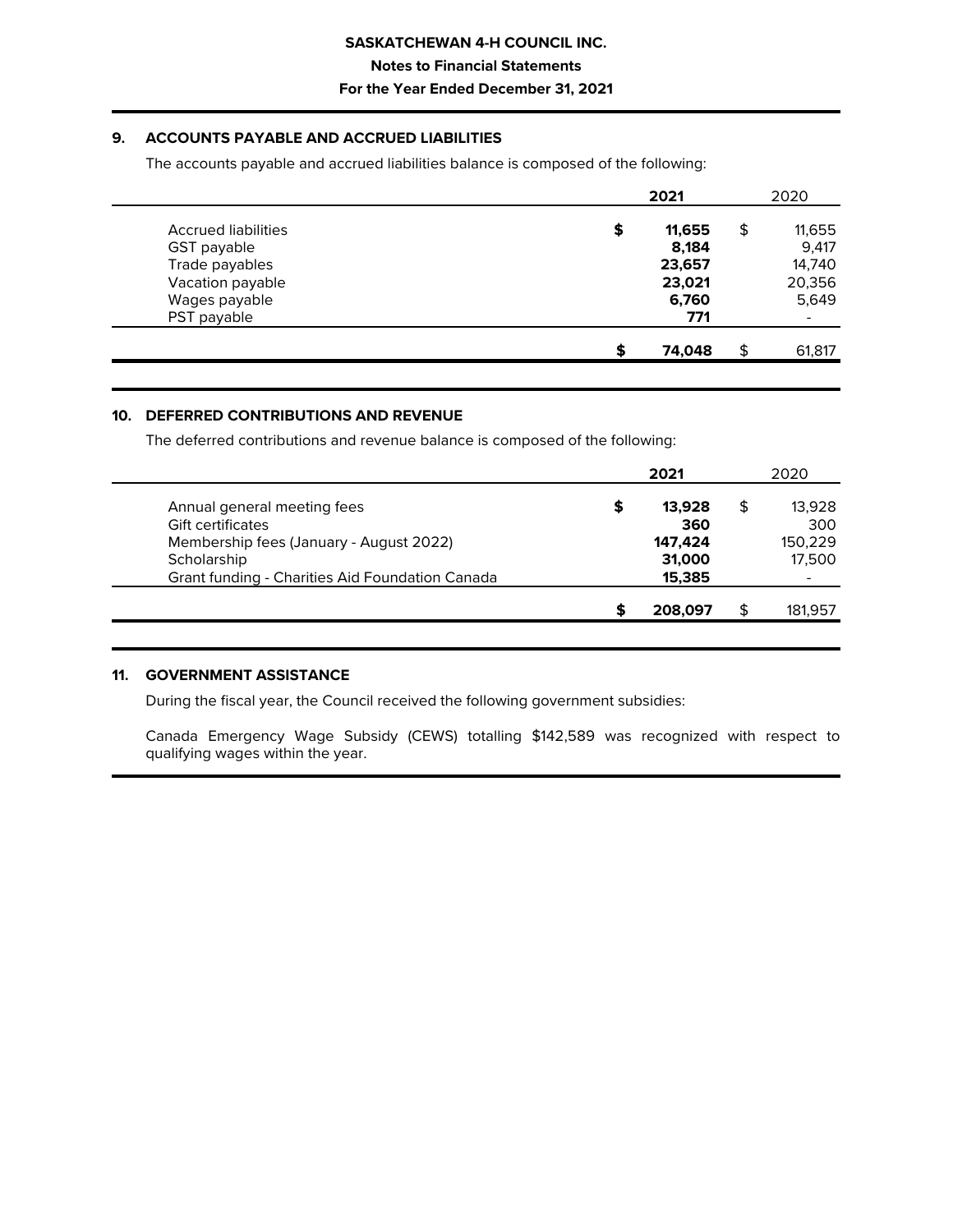### **12. FINANCIAL INSTRUMENTS**

The Council is exposed to various risks through its financial instruments.

### **Credit risk**

The Council's exposure to credit risk relates principally to its cash balances and accounts receivable. The Council maintains cash balances with reputable major financial institutions. The accounts receivable are due from a diverse group of individuals, 4-H clubs, other not-for-profit organizations, and government agencies. Management typically requires individuals to pay immediately and amounts due from other 4-H clubs are not significant in amount. Receivables from other not-for-profit organizations and from government agencies usually consist of funding grants for which there are signed agreements. Management establishes allowances for doubtful accounts when the amounts deemed to be uncollectible. Accordingly, the Council is not exposed to significant credit risk.

### **Liquidity risk**

Liquidity risk is that the Council will encounter difficulty in meeting obligations associated with financial liabilities. The Council enters into transactions to purchase goods and services on credit and lease office equipment from creditors, for which repayment is required at various maturity dates. Liquidity risk is measured by reviewing the Council's future net cash flows for the possibility of a negative net cash flow. The Council manages liquidity risk resulting from accounts payable and accrued liabilities by investing in liquid assets such as cash and short-term investments which can be readily available to repay accounts payable and accrued liabilities.

### **Interest rate risk**

Interest rate risk is the risk that the value of a financial instrument might be adversely affected by a change in the interest rates. Changes in market interest rates may have an effect on the cash flows associated with some financial assets and liabilities, known as cash flow risk, and on the fair value of other financial assets or liabilities, known as price risk. The Council is exposed to interest rate risk on its investments.

# **13. INTERNALLY RESTRICTED NET ASSETS**

In the current year, the Board approved the creation of a restricted fund to support the wages of a development officer. To create this fund, \$40,000 was transferred from the unrestricted net assets as well as \$15,000 from the general internally restricted net assets to cover paid time off.

In the current year, the Board also transferred \$100,000 (2020 - \$Nil) to the general internally restricted net assets.

# **14. COVID-19**

On March 11, 2020 COVID-19 was declared a pandemic by the World Health Organization. This has resulted in significant economic uncertainty and financial markets have experienced considerable volatility in response to the development of COVID-19 pandemic. The operations of the Council have been markedly impacted by the pandemic due to the constraints of social distancing and limitations placed on social gatherings. The situation is dynamic, and the ultimate duration and magnitude of the potential impact future results is currently undeterminable.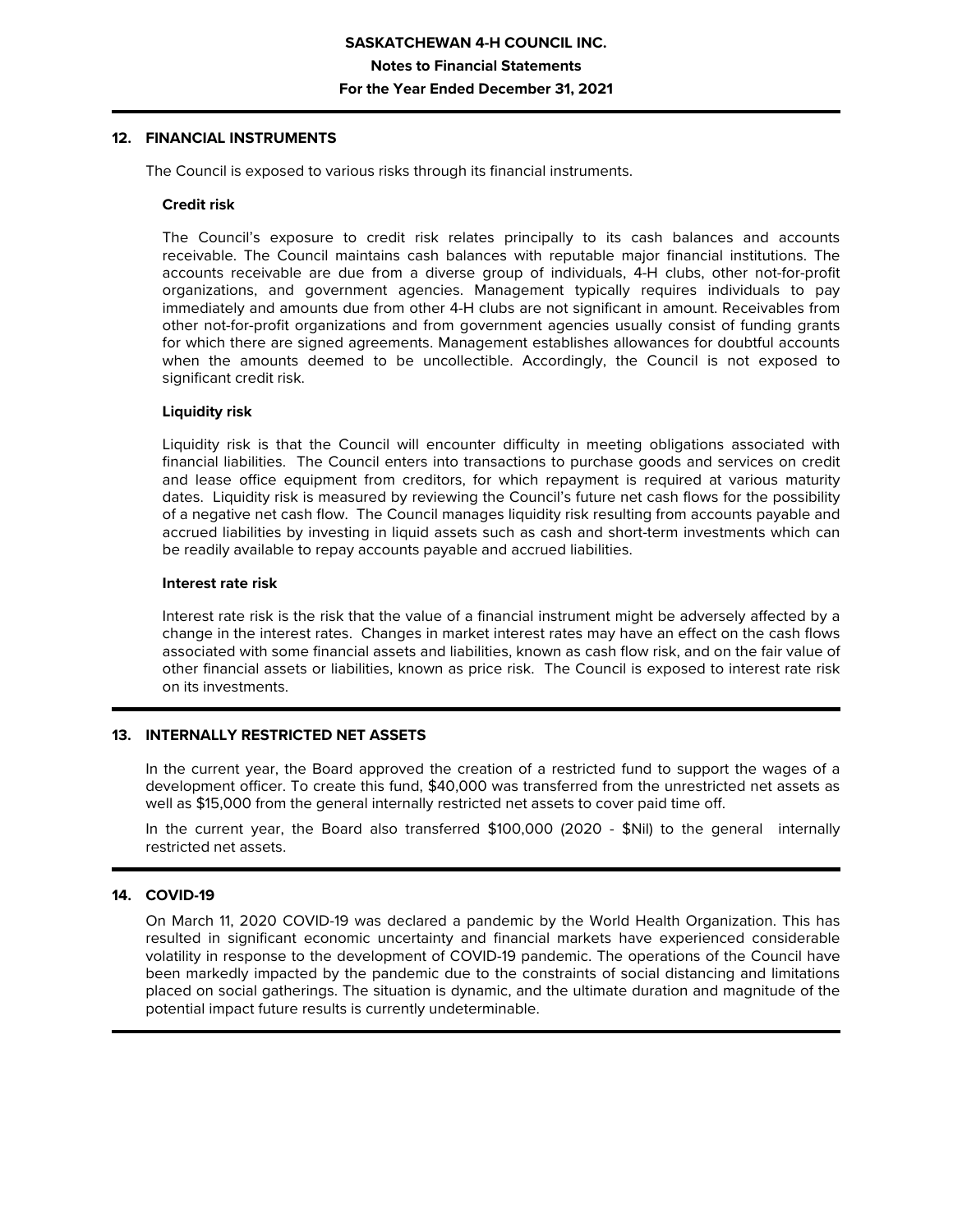|                                                 | 2021              | 2020                     |
|-------------------------------------------------|-------------------|--------------------------|
|                                                 |                   |                          |
| <b>Government funding</b>                       | \$                | \$                       |
| Government funding<br><b>Agriculture Canada</b> | 300,000<br>32,963 | 300,000<br>10,603        |
|                                                 |                   |                          |
|                                                 | 332,963           | 310,603                  |
| <b>Membership dues and registration fees</b>    |                   |                          |
| Membership dues and registration fees           | 226,788           | 250,497                  |
| Annual meeting registration                     | 13,928<br>100     | 13,928                   |
| Annual meeting revenue                          |                   | $\overline{\phantom{0}}$ |
|                                                 | 240,816           | 264,425                  |
| <b>Saskatchewan 4-H Foundation</b>              |                   |                          |
| Saskatchewan 4-H Foundation campaign            | 81,342            | 42,360                   |
| Saskatchewan 4-H Foundation grant               | 33,918            | 52,648                   |
|                                                 | 115,260           | 95,008                   |
| <b>Scholarship and awards</b>                   |                   |                          |
| Corporate sponsorships                          | 104,527           | 102,027                  |
| Other grants                                    | 11,137            | 12,074                   |
| Scholarship funding                             | 37,000            | 34,500                   |
|                                                 | 152,664           | 148,601                  |
| <b>In-kind donations</b>                        |                   |                          |
| In-kind donations                               | 54,500            | 60,500                   |
|                                                 | 54,500            | 60,500                   |
| <b>Provincial programs</b>                      |                   |                          |
| Provincial program revenue                      | 2,345             | 1,332                    |
| Regional program revenue                        |                   | 12,222                   |
|                                                 | 2,345             | 13,554                   |
| <b>Provincial lottery</b>                       |                   |                          |
| Provincial lottery                              | 3,746             | 28,198                   |
|                                                 | 3,746             | 28,198                   |
| <b>Promotional sales</b>                        |                   |                          |
| Promotional sales                               | 25,206            | 18,130                   |
|                                                 |                   |                          |
|                                                 | 25,206            | 18,130                   |
| <b>Saskatchewan Lotteries Trust Fund</b>        |                   |                          |
| Saskatchewan Lotteries Trust Fund               | 28,853            | 28,204                   |
|                                                 | 28,853            | 28,204                   |
| Club kit revenue                                |                   |                          |
| Club kit revenue                                | 54,500            |                          |
|                                                 | 54,500            |                          |
| <b>Other</b>                                    |                   |                          |
| Investment income                               | 6,192             | 8,675                    |
| Miscellaneous income                            | 5,436             | 1,928                    |
|                                                 | 11,628            | 10,603                   |
| <b>Government assistance</b>                    |                   |                          |
| Government assistance                           | 142,589           | 224,238                  |
|                                                 | 142,589           | 224,238                  |
|                                                 |                   |                          |
| <b>Total Revenue</b>                            | \$<br>1,165,070   | \$<br>1,202,064          |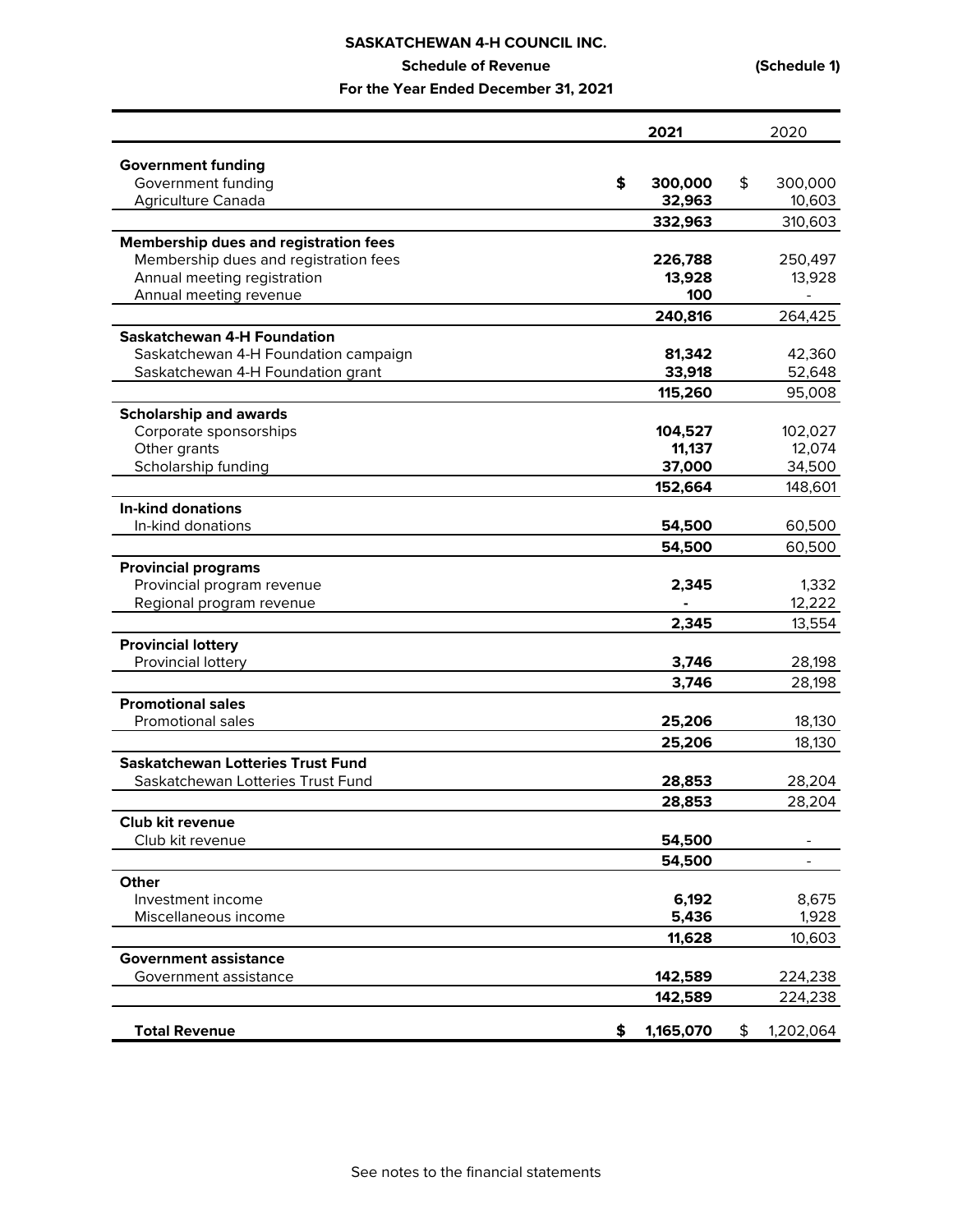|                                               | 2021          | 2020                     |
|-----------------------------------------------|---------------|--------------------------|
|                                               |               |                          |
| <b>Administrative</b>                         |               |                          |
| <b>Salaries</b>                               | \$<br>340,887 | \$<br>326,341            |
| Service charges                               | 9,063         | 6,317                    |
| Professional fees                             | 14,130        | 16,116                   |
| Staff meetings/recognition                    | 4,399         | 1,732                    |
| Salaries - casual                             | 9,097         | 6,200                    |
| Travel and sustenance                         | 2,852         | 781                      |
| Storage expense                               | 765           | 1,020                    |
| Telephone and fax                             | 8,310         | 11,303                   |
| Cellular phones                               | 3,350         | 3,371                    |
| Registered retirement savings plan            | 16,724        | 18,382                   |
| Group insurance                               | 27,849        | 26,369                   |
| Stationery                                    | 3,470         | 5,294                    |
| Photocopying                                  | 5,243         | 6,533                    |
| Postage                                       | 22,760        | 16,274                   |
| Office equipment                              | 619           | 832                      |
| Bus/courier                                   | 74            | $\overline{a}$           |
| Website/computer support                      | 17,581        | 16,854                   |
| Computer/software purchases                   | 6,173         | 5,096                    |
| Volunteer recognition                         | 4,461         | 3,316                    |
| Staff training                                | 4,368         | 147                      |
| Membership rebates                            | 27,076        | $\overline{a}$           |
| Miscellaneous                                 | 117           | 130                      |
|                                               | 529,368       | 472,408                  |
| Provincial, regional, district and club level |               |                          |
| <b>Salaries</b>                               | 199,354       | 205,254                  |
| Programming                                   | 44,710        | 33,787                   |
| Meals and accommodations                      | 3,568         | 2,629                    |
| Mileage                                       | 5,814         | 5,182                    |
| Leader resources and support                  | ä,            | 74                       |
| Scholarship funding                           | 37,000        | 34,500                   |
| Donations-in-kind                             | 54,500        | 60,500                   |
|                                               | 344,946       | 341,926                  |
| <b>Supplies</b>                               |               |                          |
| Inventory adjustment                          | 10,512        | 8,783                    |
| Club manuals                                  | 25,258        | 29,287                   |
| Club supplies                                 | 100           | 823                      |
| Club supplies - club kits                     | 26,565        | $\overline{\phantom{0}}$ |
|                                               | 62,435        | 38,893                   |
|                                               |               |                          |